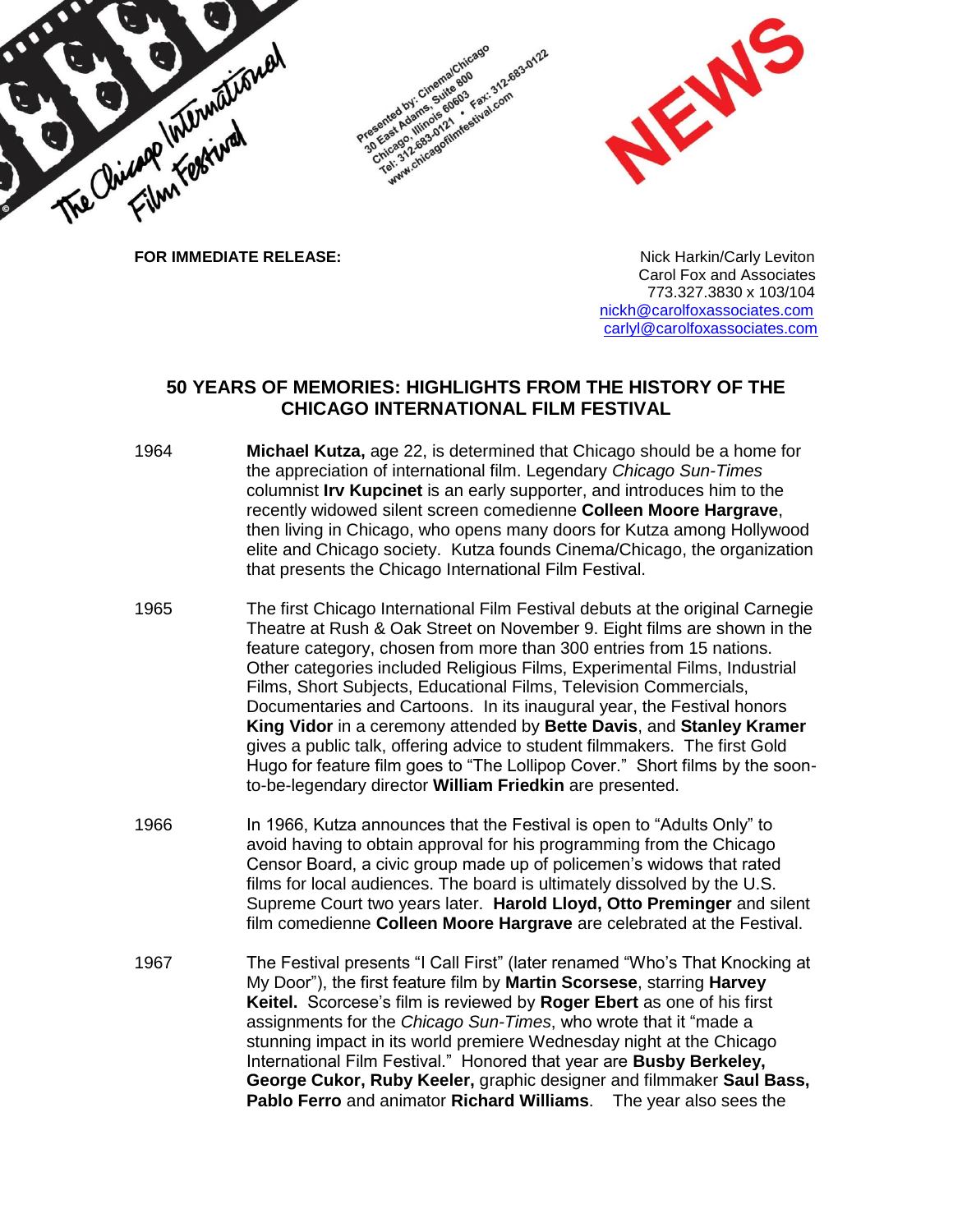debut of the iconic "eyes" logo, a composite of close ups of silent screen sirens Theda Bara, Pola Negri and Mae Murray, designed by Kutza.

- 1968 Two short films by **John Lennon** and **Yoko Ono**, "Two Virgins" and "No. 5," receive their world premieres at the Festival. The Festival pays tribute to **Mervyn LeRoy** and famed Canadian animator **Norman McLaren**. Winner of the Gold Hugo for Best Feature is "Innocence Unprotected" from Yugoslavian director **Dusan Makavejev**.
- 1969 The Festival debuts a New Directors series, as well as a Films for Children competition judged by children. For the first time, the Festival receives public acknowledgement from **Mayor Richard J. Daley.** The Mayor had earlier told Kutza, "The films you show could lose me votes!" and had declined public support of Kutza's audacious, often experimental, programming, fearing it could prove a political liability, though the administration had quietly helped the Festival to secure hotel partners and theaters. The career of animator **George Pal** is celebrated. Belgian director **Harry Kümel** is awarded the Best Feature Gold Hugo for "Monsieur Hawarden."
- 1970 **Illinois Governor Richard B. Ogilvie** publically supports the Festival, writing, "Too often, the avant-garde image of the filmmaker has been interpreted as antithetical to the mid-American ethic. But that is a view which disregards an essential element of that ethic: its firm foundation in the concept of individual freedom. Film is free, as America is free." (15 years of grants from the State of Illinois follow.) The Festival features its first all-critics jury, with banter and barbs exchanged by the *Chicago Sun-Times*'s **Roger Ebert**, the *Chicago Tribune*'s **Gene Siskel**, *Chicago Today*'s **Mary Knoblauch** and *The Chicago Daily News*' **Sam Lesner**. **Howard Hawks** and **George Stevens** visit the Festival and discuss their work and influences. Celebrated documentarian **Les Blank**'s short "The Blues Accordin' to Lightnin' Hopkins" takes home a Gold Hugo.
- 1971 Film Festival honorees include **Sonja Henie,** Hollywood director **Franklin Schaffner** and film/television producer **Donald Siegel**. Polish director **Krysztof Zanussi**'s "Family Life" and **Claude Jutra**'s "Mon Oncle Antoine" are among the films that debut at the Festival, with Zanussi's film winning the Special Jury Prize and Jutra's taking home the Gold Hugo for Best Film. **José Luis López Vázquez** wins the Best Actor award for "The Ancines Woods."
- 1972 **Grigory Kozintsev**'s "King Lear," representing the USSR in the Festival, is among the notable films screened. Film festival honorees include renowned documentary director **Frederick Wiseman**, including a retrospective of his work, **Abel Gance, Paul Morrissey** and **Linwood G. Dunn.** For the second consecutive year, **José Luis López Vázquez** is honored with a Best Actor Silver Hugo, this time for his performance in "Mi Querida Señorita." British director **Mike Leigh**'s directorial debut "Bleak Moments" wins the Gold Hugo for Best Film.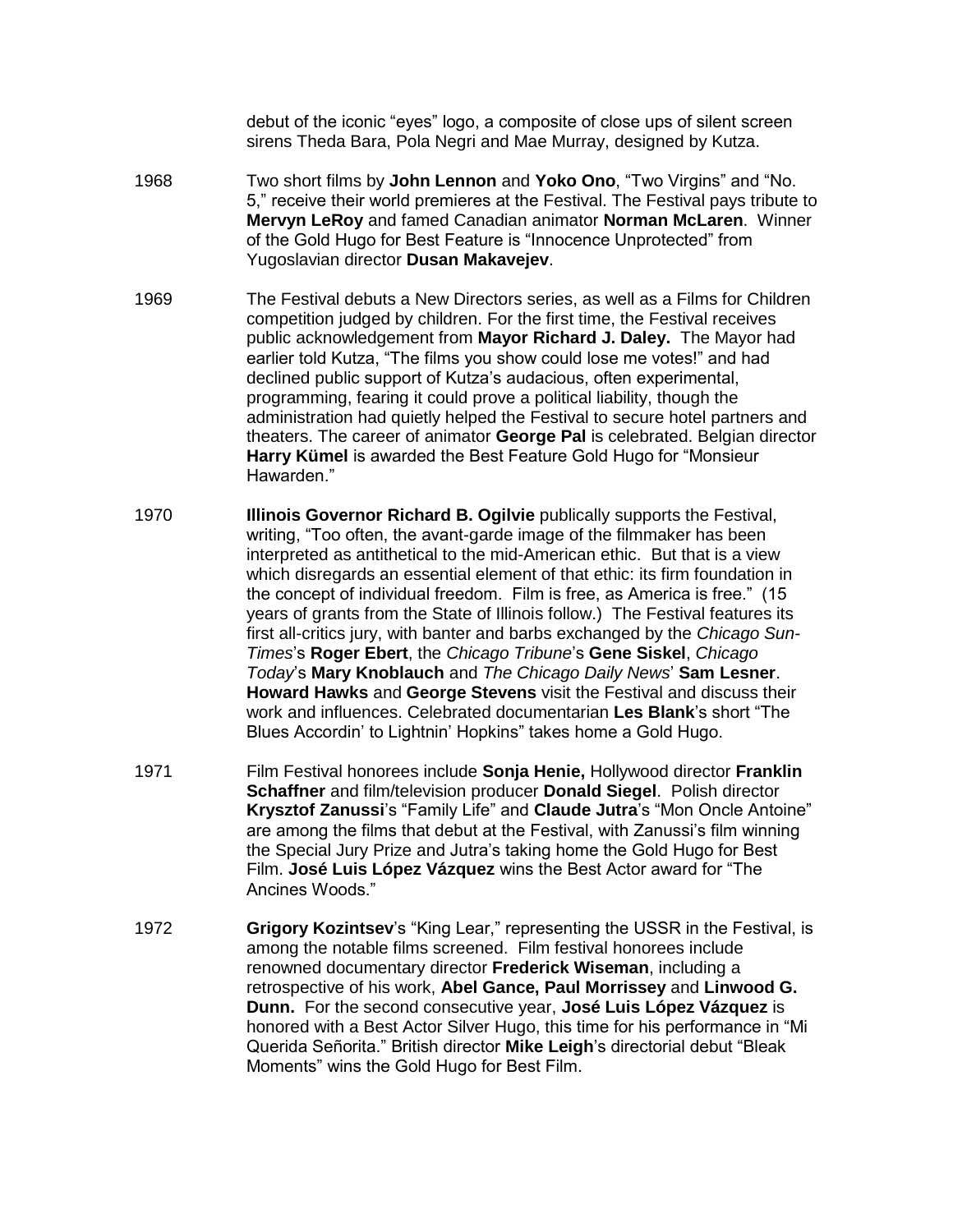- 1973 Film festival highlights include a complete retrospective of the work of Indian auteur **Satyajit Ray** and tributes to **David L. Wolper** and classic **Warner Bros.** musicals**. Rainer Werner Fassbinder**'s "The Bitter Tears of Petra Von Kant" wins the Special Jury Prize. Greek master **Theo Angelopolous**'s first feature "Reconstruction" is shown along with his "Days of '36."
- 1974 Film Festival honorees include **Robert Wise, Vincente Minnelli,** Slovak film writer and director **Ján Kadár** and **Angela Lansbury.** The Gold Hugo for Best Feature goes to **Georgy Shengalaya**'s "Prosmani" from the USSR. "The Clockmaker of St. Paul," the feature debut of French filmmaker **Bertrand Tavernier**, also has its premiere at the festival.
- 1975 **Milos Forman**'s "One Flew over the Cuckoo's Nest" has its world premiere at Opening Night of the Festival with **Jack Nicholson** and other cast members in attendance. A tribute to **Pier Paolo Pasolini** is planned, but the celebration becomes a memorial when the director is murdered the night before his departure for Chicago. Also honored is **Stanley Donen**. Notable screenings include Polish filmmaker **Andrzej Wajda**'s "Land of Promise," which takes home the Gold Hugo.
- 1976 Notable debuts include the cult-classic documentary **Albert and David Maysles**' "Grey Gardens" and **Wim Wender**'s "Kings of the Road," which was awarded the Gold Hugo. Native Chicagoan turned film star **Charlton Heston** and Metro Goldwyn Mayer Costume Designer **Helen Rose** are honored.
- 1977 The U.S. premiere of **Peter Weir**'s "Picnic at Hanging Rock" and **Sidney Lumet**'s "Equus" debut at the Festival. The Festival includes a retrospective of **Mel Brooks**' films and tributes to **Ann Miller, Lindsay Anderson, Krzysztof Zanussi** and costume designer **Edith Head.** Celebrated Cuban auteur **Tomas Gutierrez Alea**'s "The Last Supper" wins the Special Jury Prize.
- 1978 **President Jimmy Carter** offers the Festival his congratulations, and the Festival presents the world premiere of **Martin Rosen**'s much anticipated animated "Watership Down." That year, honorees included **Orson Welles** (who, unable to attend, creates a special short film for the occasion) and **Mickey Mouse**, who arrived from Hollywood via train and met with Chicago **Mayor Michael Bilandic** before a screening of clips from classic Disney animation. Hungarian film "A Quite Ordinary Life," directed by **Imre Gyöngyössy** and **Barna Kabay**, and Spanish director **Jaime Chavarri**'s "To an Unknown God" debut at the Festival.
- 1979 The Chicago Theatre hosts the opening night of the Festival for the first time, thanks to support from **Mayor Jane Byrne**. Special effects master **Peter Ellenshaw Sr., Karen Black** and **Maximillian Schell** receive honors that year, and films from 24 nations are screened. A Festival favorite is **Victor Nuñez**'s "Gal Young 'Un" and the Gold Hugo for Best Feature goes to "Angi Vera" a Hungarian drama from director **Pál Gábor**.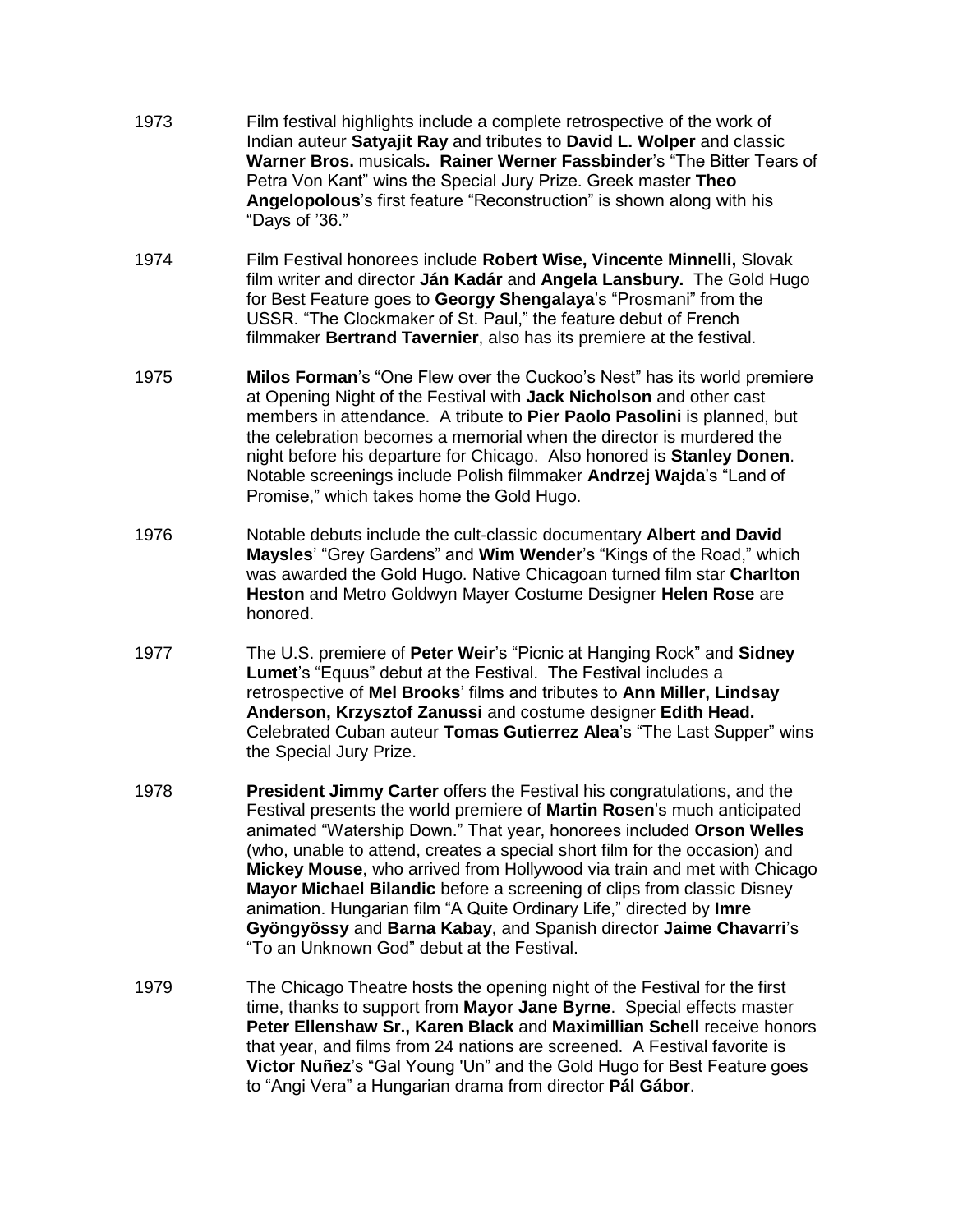- 1980 **Taylor Hackford**'s first feature film, "Idolmaker" opens the Festival. A special selection of new films from Scandinavia is screened, and **John Houseman, Gloria Swanson, Neil Simon, William Friedkin** and film editor **Verna Fields** are honored. Program highlights include Polish film "Camera Buff," the first feature film from director **Krysztof Kieslowski,** and German filmmaker **Percy Adlon**'s debut "Celeste."
- 1981 Dedicated to and attended by French New Wave master **François Truffaut**, the Festival features a 12-hour marathon of the French filmmaker's work. Opening Night features a the presentation of a restored print of the 1924 film "Peter Pan" at the Granada Theatre, accompanied by a full orchestra from the Eastman House. Also honored are Argentine film director **Leopoldo Torre Nilsson** and "Looney Tunes" animator **Isador "Friz" Freleng**. New German Cinema leader **Margarethe von Trotta**'s "The German Sisters" (alternatively titled "Marianne & Juliane") wins the Gold Hugo. The Festival presents **Peter Greenaway**'s directorial debut, "The Falls."
- 1982 **President Ronald Reagan** praises the Festival, writing "The Chicago International Film Festival serves both artists and the public by providing a forum for discussion and sharing." The Festival presents a tribute to the recently deceased **Rainer Werner Fassbinder**, featuring five of his films. Chicago-born actress **Ann-Margaret** is on hand to speak to Festival guests and discuss her career. **Robert Altman**'s "Come Back to the Five & Dime, Jimmy Dean, Jimmy Dean" takes home top honors, and Altman makes his first of many appearances at the festival.
- 1983 The Festival showcases a retrospective of early British musicals, series of both French and Spanish films, and a tribute to **Jane Russell** and also welcomes "Rocky & Bullwinkle" cartoonist **Jay Ward**. French New Wave auteur **Jacques Demy** participates on the International Features jury. Australian filmmaker **Paul Cox'**s "Man of Flowers" is screened and Spanish director **Victor Erice**'s "The South" takes home the Gold Hugo for best feature.
- 1984 The 20<sup>th</sup> anniversary Festival salutes Italian comedies and classic monster movies as well as special effects innovator **Douglas Trumbull** of "2001: A Space Odyssey" and "Blade Runner." The Gold Hugo for Best Film goes to "Khandhar" directed by **Mrinal Sen** from India while Danish director **Lars von Trier**'s "The Element of Crime" wins the Silver Hugo. Program highlights include **Leos Carax**'s debut film "Boy Meets Girl" and **Mike Leigh**'s "Meantime."
- 1985 Dancing and international intrigue open the Festival with the premiere of **Taylor Hackford**'s "White Nights," starring **Mikhail Baryshnikov, Gregory Hines** and **Isabella Rossellini,** who are all in attendance. "Bonnie and Clyde" director **Arthur Penn** and camp icon **Russ Meyer** are celebrated. Argentine director **Luis Puezo**'s "The Official Story" receives its Chicago debut before going on to win the Academy Award for Best Foreign Film.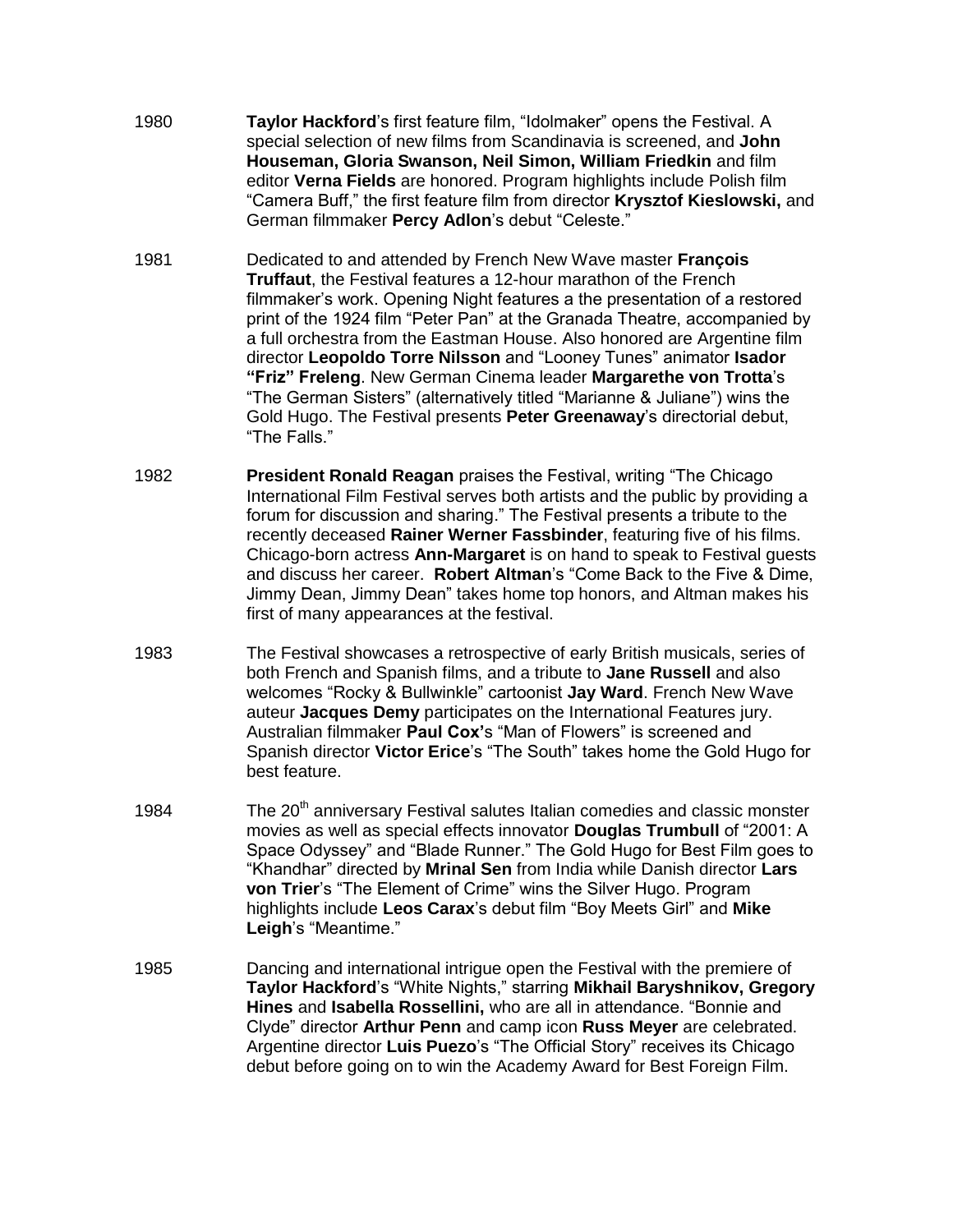- 1986 For the first time in its history, the Festival is scheduled for October and utilizes the Music Box Theatre. Tributes to **Sydney Pollack** and **Deborah Kerr** are presented as well as a **Claude Lelouch** retrospective and a special focus on Argentine cinema. Among the highlights are the Canadian "The Decline of the American Empire" by Academy Award-winning director **Denys Arcand,** and cinematic master **Alejandro Jodorowsky** attends the Festival to present his classic cult films "The Holy Mountain" and "El Topo."
- 1987 The Festival celebrates its roots, honoring Kutza's mentor **Colleen Moore** a few months prior to her death. **Peter Gardos**' "Whooping Cough" from Hungary wins the Gold Hugo for Best Film. **Brian Dennehy** wins the Best Actor award for his performance in **Peter Greenaway**'s "The Belly of an Architect". The Festival features an amazing lineup of films by renowned directors, including **Alain Resnais** (France), **Ettore Scola** (Italy), **Juzo Itami** (Japan), **Fernando Trueba** (Spain), **Arturo Ripstein** (Mexico), **Pedro Almodóvar** (Spain), **Krzysztof Kieslowski** (Poland), **John Woo** (Hong Kong), **Paolo and Vittorio Taviani** (Italy), and **Tsui Hark** (Hong Kong).
- 1988 The Festival honors "Midnight Express" director **Alan Parker**. Opening Night features **Andrew Birken**'s "Burning Secret" at the Chicago Theatre. Notable films include **Theo Angelopoulos's** "Landscape in the Mist" and **Bela Tarr**'s "Damnation," and **André Téchiné**'s "The Innocent." The Festival presents a "British Renaissance" section, which includes films directed by **Mike Newell** and **Peter Greenaway**, among others.
- 1989 Celebrating 25 years, the Festival hosts two gala events at the Chicago Theatre: the world premiere of **Menahem Golan**'s "The Threepenny Opera (Mack the Knife)" and a screening of **Charlie Chaplin**'s "City Lights." "Rocky" producer **Irwin Winkler** receives a tribute hosted by **Martin Scorsese**, and the National Film Board of Canada is honored. Soviet director **Karen Chakhnazarov** receives the Gold Hugo for "Zenograd." **Michael Moore** attends the Festival to present "Roger and Me."
- 1990 In 1990, Kutza visits Moscow for a week-long event honoring the Festival at the Russian capital's Sovinterfest. The Festival has grown such that it necessitates the use of the Music Box Theatre as well as screens at the Fine Arts Theatre on Michigan Avenue. The Opening Night Gala features the world premiere of **Lina Wertmüller**'s "Saturday, Sunday and Monday" with star **Sophia Loren**, winner of the Festival's Lifetime Achievement Award, in attendance. The Festival presents a 3-D retrospective. Other notable films include Iranian director **Abbas Kiarostami**'s "Close Up", Egyptian director **Youssef Chahine**'s "Alexandria Still and Forever," and Chinese director **Zhang Yimou**'s "Ju Dou", which takes home the top prize for Best Feature.
- 1991 The Festival features a tribute to Chicago-bred actor **John Cusack**, a celebration of 20<sup>th</sup> Century Fox's CinemaScope classics, a retrospective of Spanish director **Elias Querejeta**'s films, and the premiere of **Gus Van Sant**'s "My Own Private Idaho." "Delicatessen," directed by **Jean-Pierre Jeunet** and **Marc Caro**, wins the Gold Hugo for Best Feature.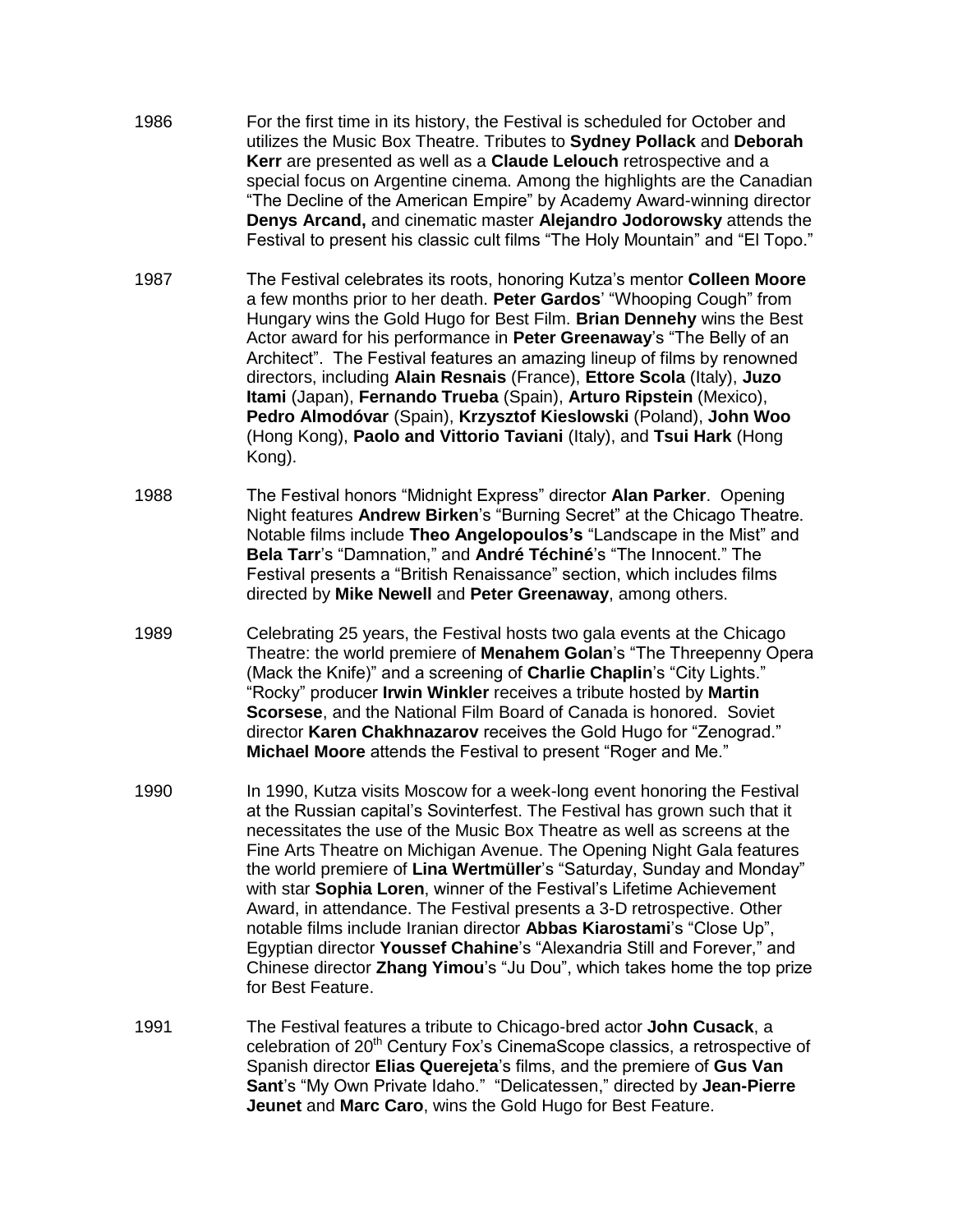- 1992 **Oliver Stone** receives a "Director of the Decade" Award at the Summer Gala. Also honored are **Jack Lemmon,** Indian director **Shyam Benegal,**  Israeli director **Dan Wolman,** documentarian and director **Arthur Cohn**  and **Kathleen Turner.** The Festival presents the premiere of **Alfonso Arau**'s "Like Water for Chocolate," **Baz Luhrman**'s first feature "Strictly Ballroom" and **Quentin Tarantino**'s "Reservoir Dogs." The Education Outreach Program is launched, providing free film screenings to Chicago Public School students during the Festival.
- 1993 The Festival pays tribute to **Tom Cruise** and **James Earl Jones.** Festival highlights include **Robert Altman**'s "Short Cuts", **Chen Kaige**'s "Farewelll My Concubine" and **Jane Campion**'s "The Piano."
- 1994 **Woody Allen**'s "Bullets over Broadway" opens the Festival, and Closing Night features **David Mamet**'s provocative "Oleanna." The Festival presents a retrospective of the work of **Wes Craven** as well as tributes to **Rod Steiger,** Italian director **Luchino Visconti** and **Diane Ladd**.
- 1995 Notable films include the premiere of **Woody Allen's** "Mighty Aphrodite," **Bertrand Tavernier**'s "Fresh Bait," **Hsiao-Hsien Hou**'s "Good Men, Good Women" and **Marleen Gorris**'s "Antonia's Line," which goes on to win the Academy Award for Best Foreign Language Film. Japanese auteur **Hirokazu Kore-eda'**s feature debut "Maborosi" takes home the Gold Hugo for Best Film. The Festival celebrates the achievements of **Blake Edwards,** Italian director **Lina Wertmüller, Al Pacino** and **Sally Field**.
- 1996 **Jodie Foster** receives the Actor of the Decade award in 1996, and audiences are treated to the premieres of **Liv Ullman**'s directorial debut "Private Confessions," **Billy Bob Thornton**'s "Sling Blade," **Richard Spence**'s "Different for Girls," **Lars von Trier**'s "Breaking the Waves" and **John Hick**'s "Shine." Also honored are **William Wyler, Michael Mann, Kim Novak** and **Andrew Davis**.
- 1997 A Career Achievement Awards goes to **Michael Douglas**. Also honored are **Spike Lee, Roger Corman** and **Liv Ullmann.** Notable screenings include **Ang Lee**'s "The Ice Storm" and **Andrew Niccol**'s first feature, "Gattaca." The prize for Best Feature goes to **Alan Rickman**'s "The Winter Guest."
- 1998 The careers of **John Travolta**, **Pam Grier, John Boorman** and **Monte Hellman** are celebrated, while fans get a first look at **Bill Condon**'s "Gods and Monsters" and **Gary Ross**'s "Pleasantville." "Angel on My Shoulder**" from director** Donna Deitch is named Best Documentary and "The Hole" from Taiwanese director **Ming-liang Tsai** is awarded Best Feature. The Education Outreach Program is expanded to provide free, year-round film screenings to Chicago Public School students and offer a special screening program for the deaf and hard-of-hearing community.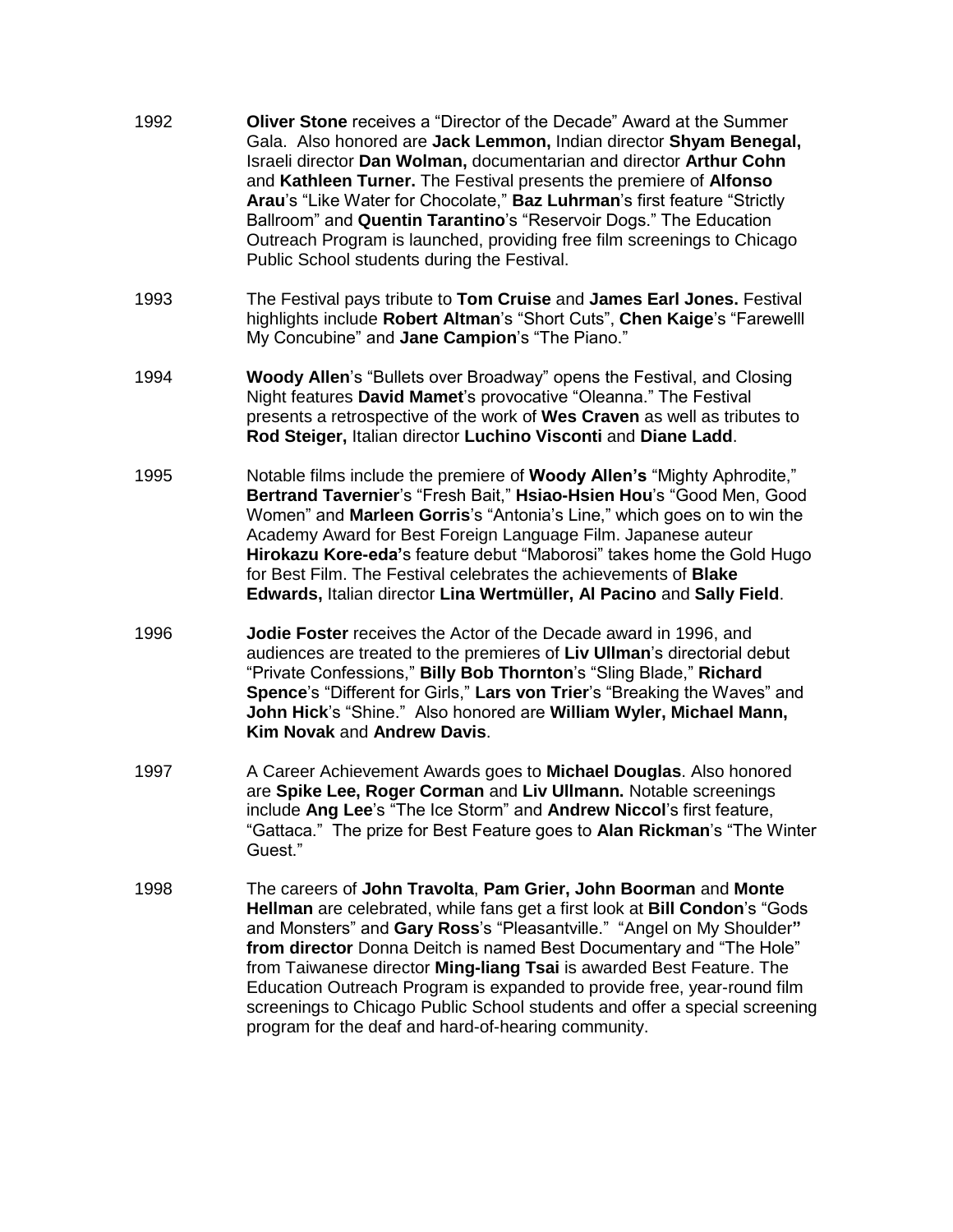- 1999 **Patricia Rozema**'s "Mansfield Park" opens the Festival, and audiences are treated to screenings of **Lasse Halstrőm**'s "The Cider House Rules," **Kevin Allen**'s "The Big Tease" and **Scott Hick**'s "Snow Falling on Cedars." Tributes include **Lauren Bacall, Gregory Peck, John Frankenheimer, Morgan Freeman** and visual effects innovator **Ray Harryhausen**.
- 2000 **Lord Richard Attenborough**, hometown favorite **Harold Ramis**, Asian auteur **Sabu** and science fiction/horror director **Joe Dante** all receive tributes. **Laurence Fishburne** receives the Black Perspectives award, and **Richard Gere** is honored with a Career Achievement Award on Opening Night when **Robert Altman**'s "Dr T and the Women" makes its debut at the Chicago Theatre. Also honored is longtime Festival friend, iconic photographer **Victor Skrebneski**. The Festival premieres American indie charmer **David Gordon Green**'s debut film "George Washington."
- 2001 **Faye Dunaway**'s directorial debut "The Yellow Bird" opens the Festival at the Chicago Theatre, and the actress is honored at a lavish celebration at Marshall Field's Walnut Room. **Halle Berry** picks up the Black Perspectives Award at the Music Box that year, before winning the Academy Award later that year. Notable debuts include **Jean-Pierre Jeunet**'s "Amelie," **Sandi Simcha DuBowsi**'s "Trembling Before G-d" and **David Lynch**'s "Mulholland Drive." **Hou Hsaio-Hsien**'s "Millenium Mambo" wins the Gold Hugo for Best Feature.
- 2002 **Clint Eastwood** is honored at the Summer Gala at Navy Pier, while **Pierce Brosnan** brings glamour to Opening Night at the Chicago Theatre, introducing "Evelyn." The year includes several seldom-screened classics, including **Harold Lloyd**'s "Speedy" with orchestra and "Hallelujah, I'm a Bum," as well as **Paul Thomas Anderson**'s "Punch-Drunk Love" and a tribute to actor **Charles Dutton**.
- 2003 Participation in the Television Awards has grown so much that they receive their own celebration, which is now held each April. At the Festival in October, **Nicolas Cage, Robert Benton, Robert Downey, Jr.** and **Taye Diggs** are honored. The winner of the Gold Hugo for Best Feature is "Crimson Gold**" directed by** Jafar Panahi from Iran.
- 2004 **Liam Neeson** makes a red carpet appearance for the opening of the 2004 Festival, introducing "Kinsey." Movie-lovers get the first look at **Marc Forster**'s "Finding Neverland" and **István Szabó**'s "Being Julia" (with **Annette Bening** attending to discuss the film with audiences), and **Alexander Payne**'s "Sideways." **Robert Zemeckis** comes to the Cadillac Palace to introduce the world premiere of "The Polar Express" with star **Tom Hanks**. The Festival celebrates the careers of **Irma P. Hall, Harry J. Lennix, Robert Townsend** and **Robin Williams**, whose award acceptance speech consists of an hour of improvisation. In May, Cinema/Chicago presents the inaugural Chicago Youth Media Festival, screening 19 short films made by student filmmakers 21 years old and younger.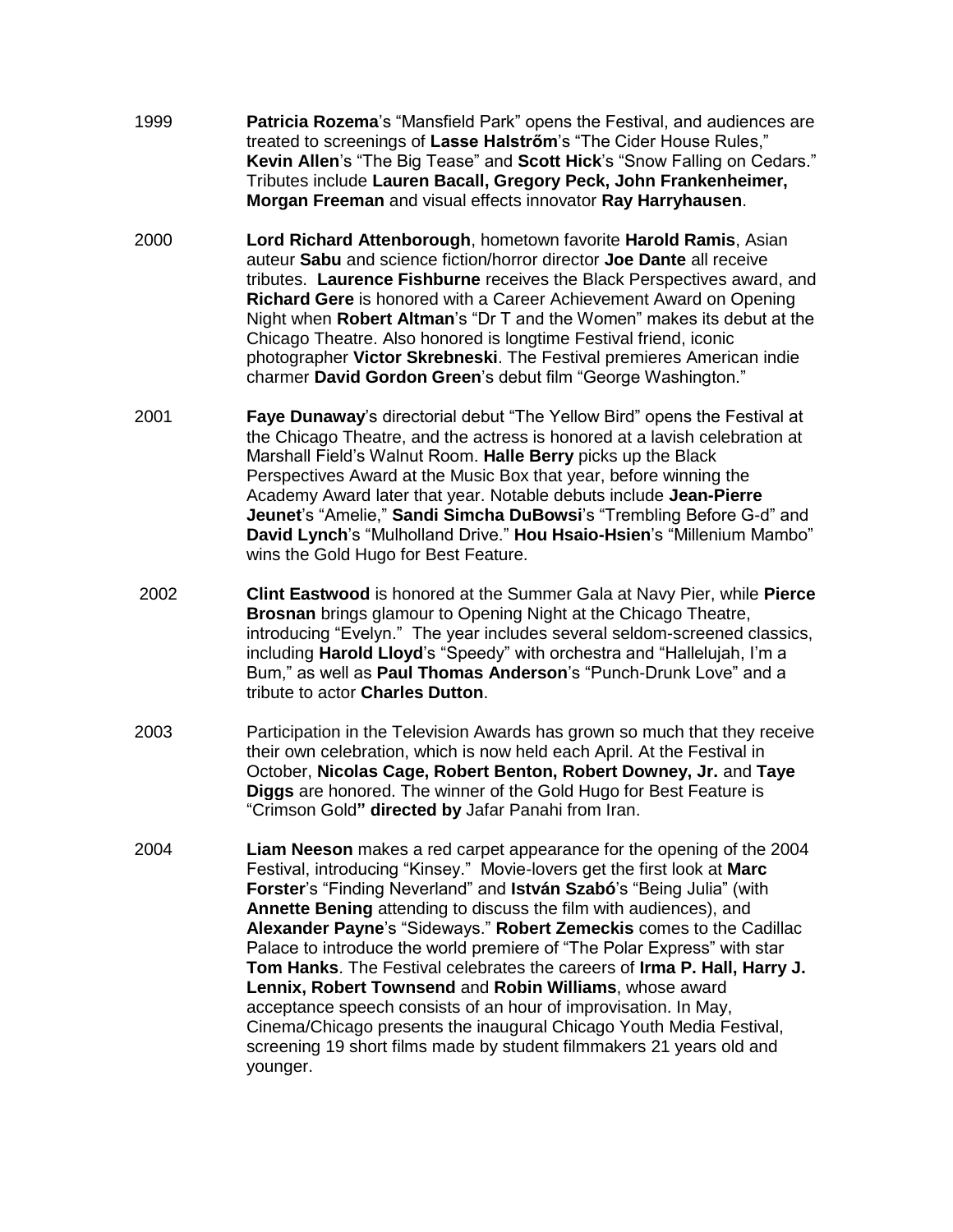- 2005 Opening Night begins with **Susan Sarandon** greeting fans at the Chicago Theatre for the debut of **Cameron Crowe**'s "Elizabethtown." Other A-listers in attendance that year include **Terrence Howard** and **Nicolas Cage**. The Festival program also features **Anand Tucker**'s "Shopgirl," **Noah Baumbach**'s "The Squid and the Whale" and **Stephen Frears**' "Mrs. Henderson Presents." **Shirley MacLaine** receives a Lifetime Achievement Award at the Summer Gala. Cinema/Chicago rebrands the Chicago Youth Media Festival as the annual Future Filmmakers Festival and screens more than 50 short films made by student filmmakers 21 years old and younger in May.
- 2006 **Tom Cruise** makes a surprise appearance at the Career Achievement Award presentation for **Steven Spielberg** at the Summer Gala. The Festival also honors **Dustin Hoffman, Liza Minnelli** and **Ruby Dee**. **James Longley**'s "Iran in Fragments" is named Best Documentary, and **Asghar Farhadi**'s "Fireworks Wednesday" is awarded Best Feature.
- 2007 The 43rd Festival is dedicated to **Roger Ebert** and opens with **Marc Forster**'s "The Kite Runner." **Tony Gilroy**'s debut feature film, "Michael Clayton," screens at the Festival, as does **Anthony Hopkins**' debut feature "Slipstream." In addition, *Chicago Tribune*'s **Michael Phillips** hosts an evening honoring 100 years of filmmaking of Chicago's Essanay Film Manufacturing Company at the Music Box Theater.
- 2008 Film legend **Sidney Poitier** is celebrated for his contributions to the art of film, as are **Christopher Nolan, Mike Leigh, Viggo Mortensen** and **Jennifer Hudson.** The Festival also premieres **Danny Boyle**'s "Slumdog Millionaire" and **Charlie Kaufman**'s "Synecdoche, New York." Brazilian actor-cum-auteur **Matheus Nachtergaele** wins Best New Director for his film "A Dead Girl's Feast." The Gold Hugo for Best Feature goes to **Steve McQueen**'s "Hunger," which also wins a Best Actor award for **Michael Fassbender**. Cinema/Chicago rebrands the yearly Future Filmmakers Festival as CineYouth.
- 2009 At the Summer Gala, the Festival pays tribute to the career of **Quentin Tarantino** at the gala screening of "Inglourious Basterds." The Festival includes **Lee Daniels**' "Precious" as well as tributes to **Uma Thurman, Gabourey Sidibe, Willem Dafoe, Patrice Chéreau** and **Martin Landau**. **Tina Mabry**'s "Mississippi Damned" wins top honors for Best Feature.
- 2010 **Edward Norton** kicks off the Opening Night of the 46<sup>th</sup> Festival, introducing **John Curran**'s "Stone." By this time, the Festival regularly shows films representing more than 50 countries each year. Others saluted include **Guillermo Del Toro, Paula Wagner, Ron Howard, Forest Whitaker** and **Alan Cumming**. Russian director **Aleksey Popogrebskiy**'s "How I Ended This Summer" is named Best Feature and **James Rasin**'s "Beautiful Darling" is chosen as Best Documentary.